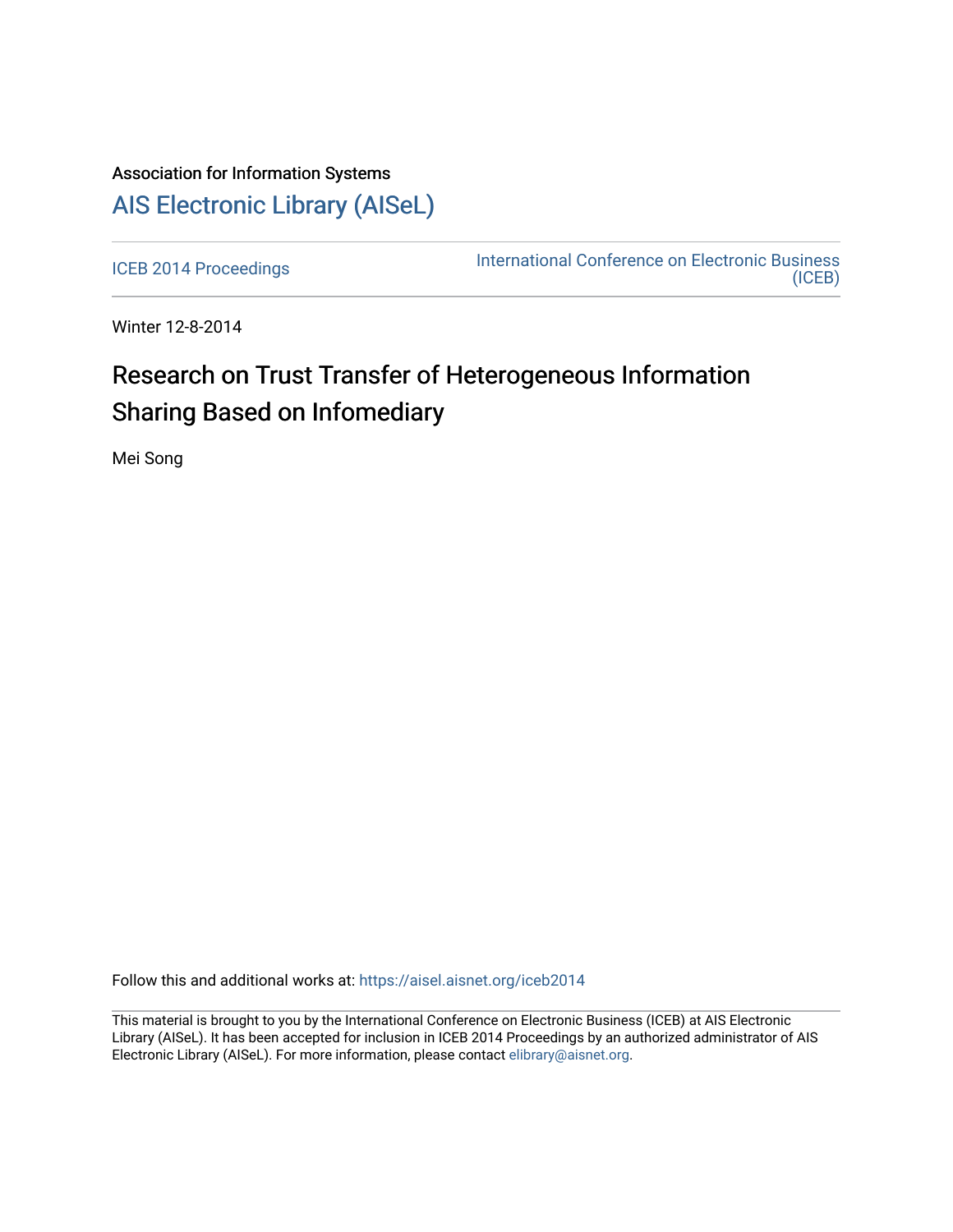### **RESEARCH ON TRUST TRANSFER OF HETEROGENEOUS INFORMATION SHARING BASED ON INFOMEDIARY**

Mei Song, Credit Reference Centre, Financial Research Institute, the People's Bank of China, China

#### **ABSTRACT**

On the condition of G2B(Government to Business) inter-organizational information sharing, vertical information asymmetry takes up dominant position, especially the credit information asymmetry between banks and government departments. As infomediary between them in the case, credit reporting system is constructed to collect and process government information in China. This research discussed the trust transfer of heterogeneous information within credit reporting system using the method of the multiple mediation path analysis. The result shows trust on information source can transfer to the perceived information quality within credit infomediary directly, and its trust can also be transferred by mediators of relevance, completeness, timeliness and accuracy indirectly. This research will play an active role in academic contribution of inter-organizational heterogeneous information sharing.

*Keywords:* Trust transfer, infomediary, inter-organizational information sharing.

#### **INTRODUCTION**

Credit infomediary, which is private credit bureaus(PCB) or public credit register(PCR), becomes information brokers among banks and between banks and public administration. The PCB is private credit registries to share credit information, and the PCR is non-market institution for credit information sharing [8]. Financial Institutions can get low-cost and unbiased information from the credit infomediary. Developed countries had established perfect credit system for hundred years, with dominated credit information brokers. And Credit Reporting System in China built only about 15 years, but send the depth credit information index of China up 1 to 5 in Doing Business 2014, the same as most European countries.

The credit information index is rising rapidly for three reasons: First of all, almost all the loans could been included in the credit reporting system; Secondly, it covered both positive and negative credit information; Thirdly, it collected credit information not only from financial institutions but also retailers and utilities [24]. The Credit Reporting System in China gathered information of more than 800 million people and 20 million enterprises, from nearly 10 thousand financial institutions and more than 30 public departments.

The information sharing among the financial institutions exchanges similar information, which could be ease to understood and trusted by the information receiver. And the information sharing between the government and bank exchanges heterogeneous information, which can be considered as incredible and unexplainable for the information receiver has no idea about what it represents and how it had been handled. Different kind of institutions always has different flow and mode to collect, screen, detect and process information. As a result, they have different focus with different risk preference and had been alienated in knowledge transmission, which gives up to vertical information asymmetry [4].

As the world largest public credit infomediary, Credit Reporting System serves the financial institutions with 200 items of positive credit and negative information from the government and public departments. The goal is to support the lending decision of banks by supplying further credit information of personal and firms. In fact, the information accumulating in the Credit Reporting System can be divided into three kinds, basic information of identity, credit information of transaction, and tracing information in government and community. And almost all the scholars fellow with the research of the first two, seldom paid attention on the last one. What is the evaluation of heterogeneous information sharing through infomediary to users? Can it reduce vertical information asymmetry between government and banks?

As the main problem in credit rationing, information asymmetry gave rise to adverse selection and moral hazard in credit market [7] [21]. A great many of literatures have shown that information sharing may reduce information asymmetry in the credit industry, especially for the SME loans [1] [8]. But these scholars paid close attention to sharing the same kind of information among banks. It is the focus of contradictions in western countries for institutional reason. And the literatures of information system follow with interest the direct information sharing in supply chain, especially forecast information under uncertainty [15] [17] (Ozalp Lunawat, 2014). Seldom focus on what is the effect of public information sharing in credit reporting system (PCICRS).

A recognition on information is the foundation to be use and make the best use in decision-making, the same as decision of credit risk detecting. Existing studies indicate the information source will affect information quality for the online interpersonal influence [13] [16]. Under heterogeneous information sharing based on infomediary, does the source also effect on perceived information quality, and how? Past research has shown that system design will have an important effect on perception of information quality [14]. But how the characteristics of system output influences perceived information quality? These questions have no answer. And we employ inter-organizational information sharing as a context to analyze above problems.

*The Fourteenth International Conference on Electronic Business &*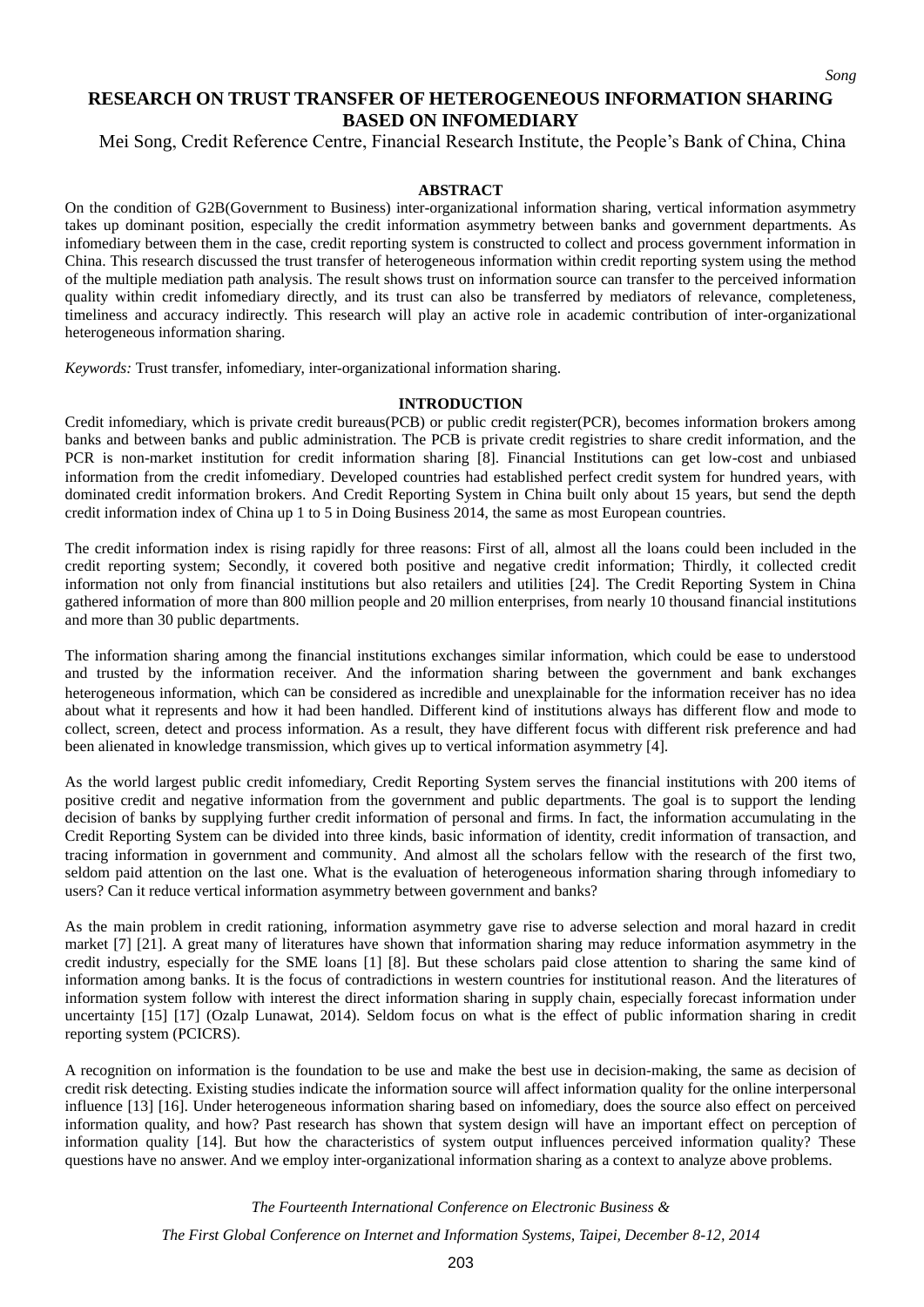We had an depth interview around the problem of the last kind for three months. In our interviewing, some loan officers argue that the PCICRS would contribute to their decision making of SME lending because they trust government as a credible information source. Others have the opposite attitude for they questioned the government information. So we focus on two research question in our empirical study as follow:

*Song*

#### **RQ1. Does the information source impact the evaluation of PCICRS? And how?**

**RQ2. What the role in trust transfer of Credit Reporting System as credit infomediary?**

Understanding the trust transfer mechanism in the process of heterogeneous information sharing based on infomediary is important for theoretical as well as practical reasons. Theoretically, such research can enrich the Inter-organizational information sharing literature by addressing a previously unexplored area of infomediary, namely the third-party services to collect information from information suppliers and supply information service to information demander. Simultaneously, this research examines the multi-median effects between source credibility and information quality, bridging effects of information infomediary during trust transfer, and its transmitting mechanism of such influence processes. For practitioners, this research can help credit infomediaries identify and benchmark alternative influence strategies to motivate inter-organizational public information sharing. Additionally, it also prompts the financial institutions to give proper guidance to its staff and customize these strategies to best use of information from infomediary.

The structure of the paper is as follows. In section 2, we present a brief overview of the practical and theoretical background of heterogeneous information sharing based on infomediary, the two kinds of trust transfer. Then, we describe key constructs and relationships in trust transfer through credit reporting system. The proposed hypotheses are then been tested using empirical data collected from a field survey of perceived information quality of PCICRS. Finally, a conclusion and limitation are presented.

#### **PRACTICAL AND THEORETICAL BACKGROUND**

#### **Practical Background**

"Adverse Selection" and "Moral Hazard" resulted from information asymmetry can be solved in two methods: Credit Risk Mitigation and Credit Information Sharing. Credit Risk Mitigation is a indirect route to control the loss or risk affect through the means of mortgage and credit derivatives. During the process, the risk can not to be reduced. And credit information sharing is the direct route of risk reduction to deal with information asymmetry.

On the basis of the analysis of policies and regulations and the national conditions of China, the service value network of inter-organizational information sharing though informediary for credit decision-making can be drawn as Fig. 1.



Fig. 1 Service Value Network of Inter-organizational Credit Information Sharing though infomediary

As Dig. 1, Finance Intermediary Agent can be stratified as four levels, the credit service agent of bank, the credit bureau, the informediary of general information integration service, and the basic government information gathering. These levels are connected through service protocol and contract. First of all, information gathering level, industry and Commerce Department, Taxation Department, and Custom Department take the role of information suppliers and transfer to the infomediary, credit reference centre. Secondly, the informediary of general information integration service level, Credit reference centre and other platform of government, provide information service by collecting the first-hand information and processes them by credit reporting systems or self owning. The Credit Reference Center of the People's Bank of China will be responsible for integrating and summarizing the information. Other Platform provide service as effective supplement to the credit reference

*The Fourteenth International Conference on Electronic Business &*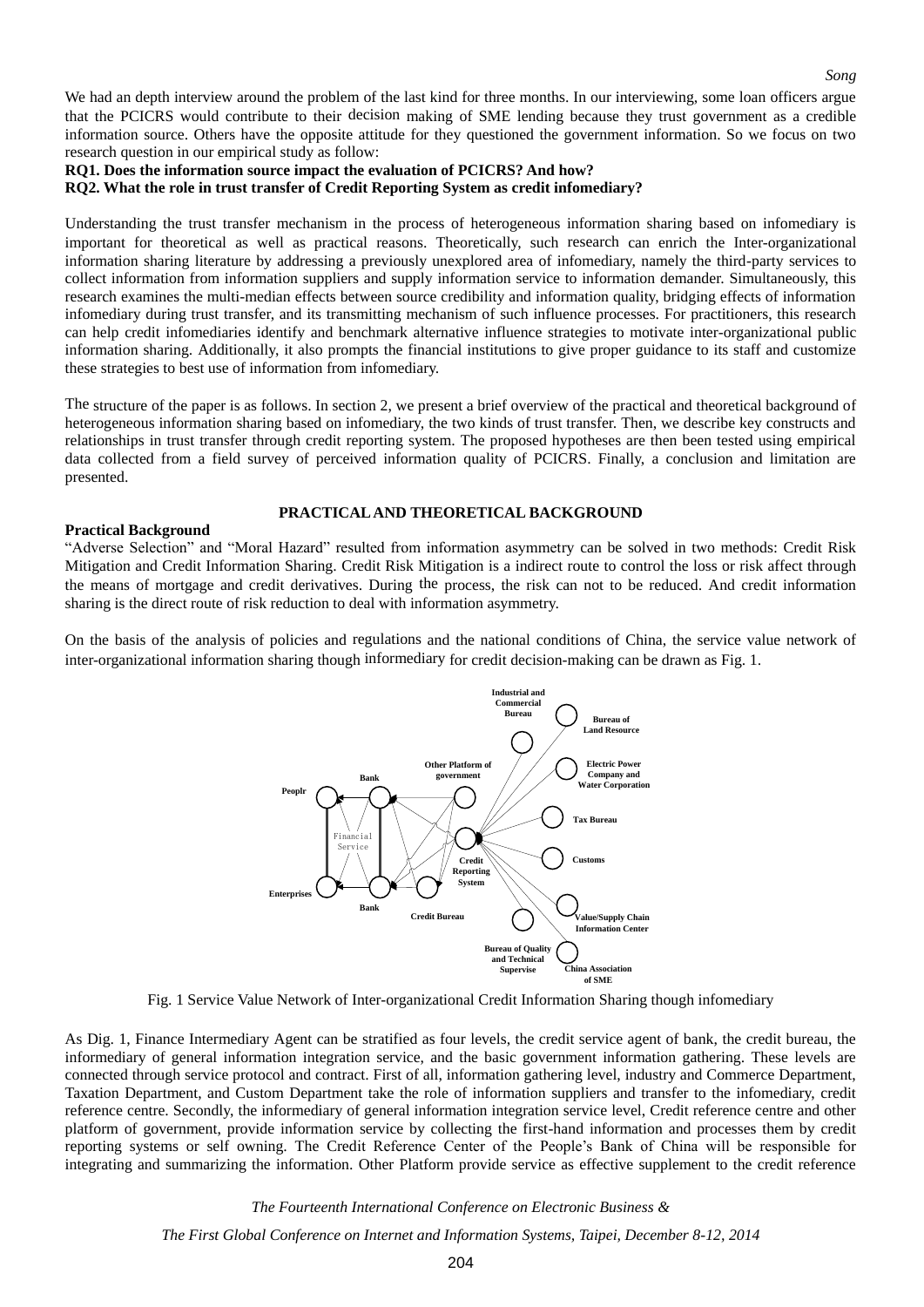center on credit risk evaluation and credit management. Surely the bank can directly get data from the Credit Reference Centre and Operation Platform to fulfill the role of credit risk and management. And Credit bureau, regulation of the general information integration service, will govern the standard of market-based credit service. Finally, the credit service agent of bank, serves both corporations and individuals using the information from credit reference centre. The Credit Information and Operation Platform plays a very critical role, and the Credit Reference Center is also important as the hub for G2B information sharing.

#### **Theoretical Background**

Inter-organizational information sharing based on infomediary [separate](http://www.jukuu.com/show-separate-0.html)d the nature and culture. Unlike the shared in the supply chain, the information users can not investigate the information collectors' behavior such as reputation and capability without direct links. But trust on an entity, such as trust on one person, a group or one institution, will be transferred to the associated entity. For example, A trust on B, and C has positive close relationship with B. D is unknown for A, B and C. Usually, A ranks C as more trustworthy than D [20]. As a result, characteristics of information will be identified and transferred by the infomediary, and the trust maybe transferred in the informediary according to trust transfer theory, too.

There are two kinds of trust transfer. One is trust transfer between targets, the other is trust transfer from a context.

First of all, trust transfers between targets, as Fig.2. The target may be assumed to be trustworthy to the extent that the group is perceived to be high confidence in impression [12]. For example, C is to be trusted by A because A trusts B, and B considered C is trusty.



Fig. 2 Trust transfers between targets

Secondly, trust transfers from a Context, as Fig. 3. The trust may be transferred from a place or a organization to an individual. Such as, C is trustworthy, for it belongs to A which has strong structures or strict normative rules. It is the basis of trust on C followed Context A [10].

#### Fig. 3 Trust transfers from a Context



#### **MODEL AND HYPOTHESIS DEVELOPMENT**

Trust Transfer is relevant to understanding perceive information quality of inter-organizational information sharing by informediary because, according to HLM(Elaboration likelihood model), information adoption to large extent depend on the central route, augment quality and peripheral route, source credibility [22] [23]. However, under environment of inter-organizational information sharing based on informediary, source credibility could not be easily investigated through direct contact [13]. Usually, relationship between information source and the quality supplied by the information source is a black box, for the informediary split the ties between information quality and the performance of information source. Meanwhile, according to the literature of public informediaries, the adopt of information in credit decision-making largely relies on the trust on the credit infomediary [3] [19] [27]. What the user's investigation is the natural of information in the informediary, such as, the information supplied by the credit reporting system is relevance or useless, the information of the systems is always accuracy and comprehensive or with substantial omissions and inaccuracies, the information always can be supplied timeliness or update slowly. Relevant, comprehensive, timeliness, accuracy and current is the effective evaluation of system output of financial service department [11]. Later research unified the characteristics for the first full [5]. As a result, we focus the multi-median effects of relevant, comprehensive, timeliness, accuracy of the public information in the informediary.

We first apply trust transfer to the inter-organizational information sharing context, after recognition of particularity of information sharing through informediary. This is justifiable since empathy always plays a key role in the cognitive process according to social psychology, such as, Liking-people are easily persuaded by other people that they like. On the basis of

*The Fourteenth International Conference on Electronic Business &*

*The First Global Conference on Internet and Information Systems, Taipei, December 8-12, 2014*

#### *Song*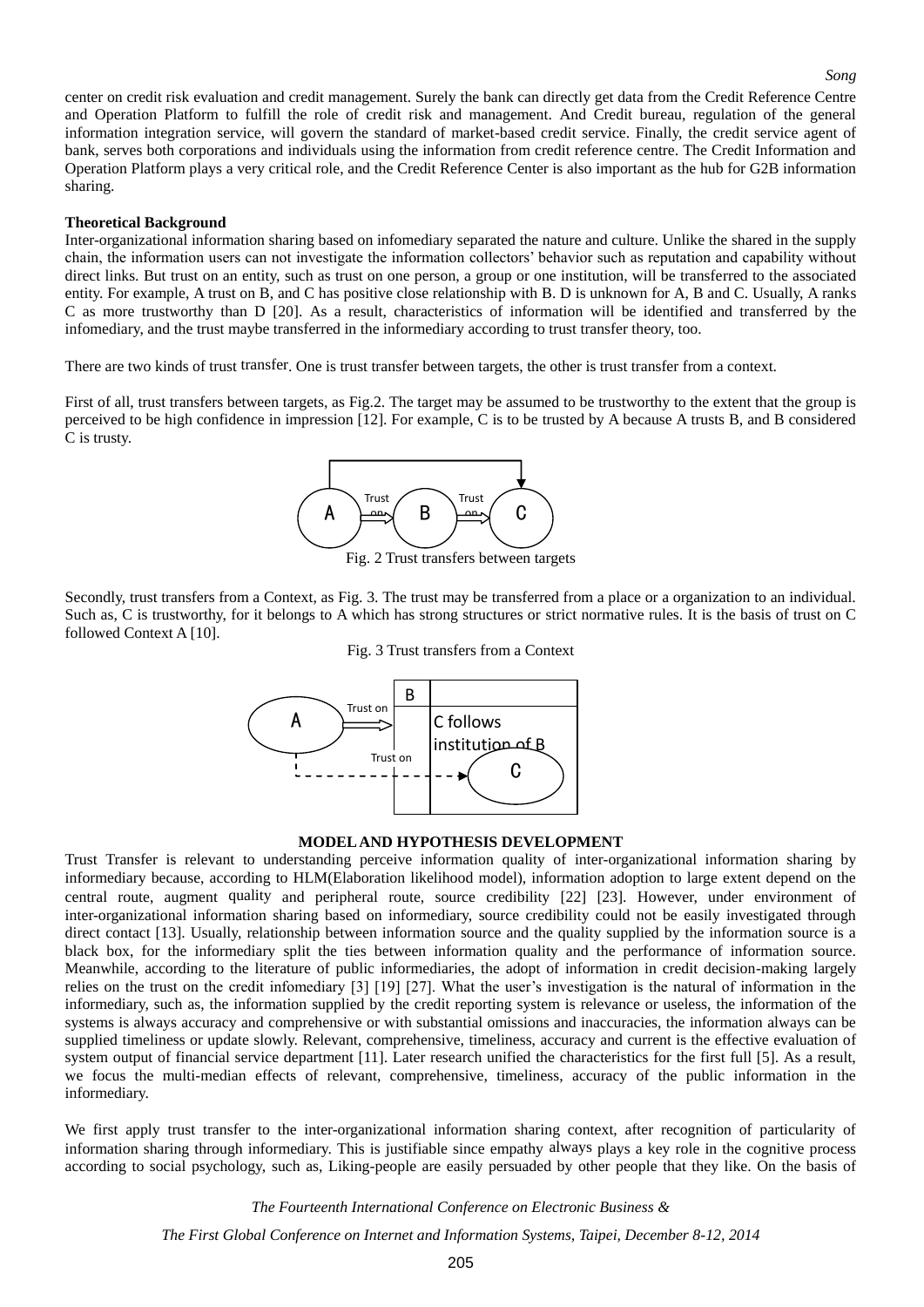logical chain of "trust on information source to observable signal, and to information quality", trust on information source to observable signal and then transfer to acknowledge of information through informediary, the research model can be presented as follow, Fig. 4.



Fig. 4 Research model of Trust Transfer through Credit Reporting System

Trust transfer from the known target to the unknown target that the unknown one was thought to related to the source of the known one [25]. Further studies showed that, the process of trust transfer exists from one online target to another online target, from an online target to an offline target, from an offline target to an online target [2]. The social credit information in the credit reporting will be approved for the source of it is acknowledged. The trust on information source can be transferred to the information as a subset of the source. We thus hypothesize

#### *H1*: *Source Credibility has a directly positive effect on Perceived Information Quality.*

Trust transfers from a context to the member in it when the trustor feels security about a situation because of guarantees, safety nets, or other structures, such as enforcement mechanisms [22] (Zucker, 1986). The credit reporting system built up by the people's public bank of China. And the context of the infomediary system, relevance, comprehensive, timeliness and accuracy, are so strict that the users of banks consider information processing by the system is of high quality for it can be well collected, integrated and stored. As a result, we hypothesize

- *H3a*:*Relevance has a positive effect on Perceived Information Quality.*
- *H3b*: *Comprehensiveness has a positive effect on Perceived Information Quality.*
- *H3c*: *Timeliness has a positive effect on Perceived Information Quality.*
- *H3d*: *Accuracy has a positive effect on on Perceived Information Quality.*

Trust is the foundation of Person Decision-making [18].The information source is reliable and the information collected by the system from it will contribute to the nature of informediary, reflect on relevance, comprehensive, timeliness and accuracy. When the information of the source is relevance, comprehensive, timeliness and accuracy, the credit reporting systems will forecast as the same nature.

- *H2a*:*Source Credibility has a positive effect on Relevance.*
- *H2b*: *Source Credibility has a positive effect on Comprehensiveness.*
- *H2c*: *Source Credibility has a positive effect on Timeliness.*
- *H2d*: *Source Credibility has a positive effect on Accuracy.*

As a informediary between information source and supplied information, information will have an effect on the context of informediary as a cue and signal to identify information [20]. So Source credibility and information quality will be mediated by the context of credit reporting systems [25].

- *H4a*: *Relevance will mediate the effects of source credibility on information quality.*
- *H4b*: *Comprehensiveness will mediate the effects of source credibility on information quality.*
- *H4c*: *Timeliness will mediate the effects of source credibility on information quality.*
- *H4d*: *Accuracy will mediate the effects of source credibility on information quality.*

*The Fourteenth International Conference on Electronic Business &*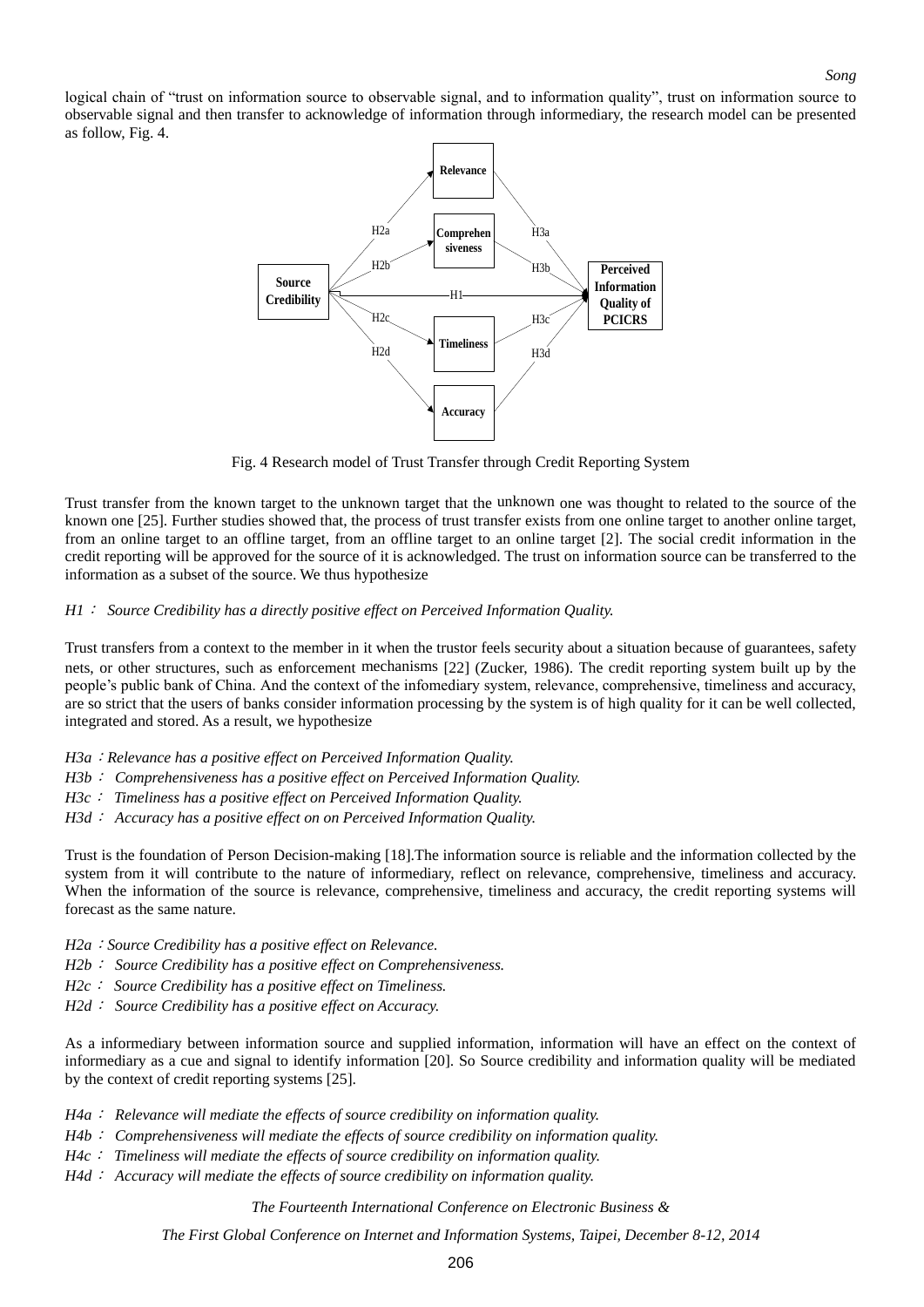#### **RESEARCH DESIGN**

The research developed for two procedures. One is how to collect the data and the responses. Secondly, the other is the measurement of all the variables.

#### **Data Collection and Responses**

We collect data from loan officers, audit staff and bank manager, in charge of investigating, reviewing and approving loans. A convenience sample was collected during August, 2013. A total of 175 usable questionnaires were returned and the total samples were 220, with a 84.09% response rate. Among the responses, 52% were male, 48% were female. About 78.78% of respondents attained education level of university or above.

#### **Measures**

The measures of the six constructs in our study are listed in Table 1. The measures were borrowed from precedent achievements related. And we made a adaptive modify. A 5-point Likert scale was used.

|                                     | Table 1 Measures of the constructs                                                                                                       |                         |
|-------------------------------------|------------------------------------------------------------------------------------------------------------------------------------------|-------------------------|
| <b>Construct</b>                    | <b>Definition</b>                                                                                                                        | <b>Reference</b>        |
| Source                              | user's reaction to credibility of the data source from                                                                                   | Sussman and             |
| Credibility                         | trustworthy and competence                                                                                                               | Siegal(2003)            |
| Relevance                           | the degree of congruence between what the user<br>wants or requires and what is provided by the system                                   | Rabjohn et al.(2008)    |
| Comprehensiv<br>eness               | the completeness of the output information content in<br>the system                                                                      | Rabjohn et al. (2008)   |
| <b>Timeliness</b>                   | the availability of the output information at a time<br>suitable for its use in the system                                               | Wixom and<br>Todd(2005) |
| Accuracy                            | the user's perception that the information supplying<br>by the system is correct                                                         | Wixom and<br>Todd(2005) |
| Perceived<br>information<br>quality | a user's perceptions of output information versus the<br>user's information requirements, as reliability of the<br>exchange information. | Wixom and<br>Todd(2005) |

#### **DATA ANALYSIS AND RESULT**

In this part, we will first test the measurement model and then examine the structural model. The structural model will follow three steps, direct and indirect effect, total effect and mediate effects compare.

#### **Measurement Model**

The result of testing measurement model is as table 2. Cronbanch's  $\alpha$  of Constructs exceeds 0.80 that indicates high internal consistency among the items used in one construct [6]. CFA demonstrates items get together as a way that they should be an intellectual whole. And the factor loading of all items is significant and exceed 0.7. The measurement of scales have good construct validity. Table 2 Measurement model

| <b>Construct</b>  | <b>Items</b>                  | loading | Sig.     | Cronbanch's $\alpha$ |
|-------------------|-------------------------------|---------|----------|----------------------|
|                   | SC1                           | 0.864   | $\theta$ |                      |
| Source            | SC2                           | 0.880   | 0        | 0.885                |
| crdibility        | SC <sub>3</sub>               | 0.890   | 0        |                      |
|                   | SC <sub>4</sub>               | 0.815   | 0        |                      |
| Perceived         | PIQ1                          | 0.932   | $\theta$ |                      |
| information       | PIQ <sub>2</sub>              | 0.913   | 0        | 0.906                |
| quality           | PIQ3                          | 0.909   | 0        |                      |
|                   | OuR1                          | 0.856   | 0        |                      |
| Relevance         | OuR2                          | 0.904   | 0        | 0.837                |
|                   | OuR3                          | 0.845   | $\theta$ |                      |
|                   | $O$ u $Cl$                    | 0.892   | $\theta$ |                      |
| Comprehensiv      | O <sub>u</sub> C <sub>2</sub> | 0.929   | 0        | 0.926                |
| eness             | O <sub>u</sub> C <sub>3</sub> | 0.898   | 0        |                      |
|                   | OuC4                          | 0.901   | 0        |                      |
|                   | OuT1                          | 0.906   | 0        |                      |
| <b>Timeliness</b> | OuT2                          | 0.942   | 0        | 0.914                |
|                   | OuT3                          | 0.923   | 0        |                      |

*The Fourteenth International Conference on Electronic Business &*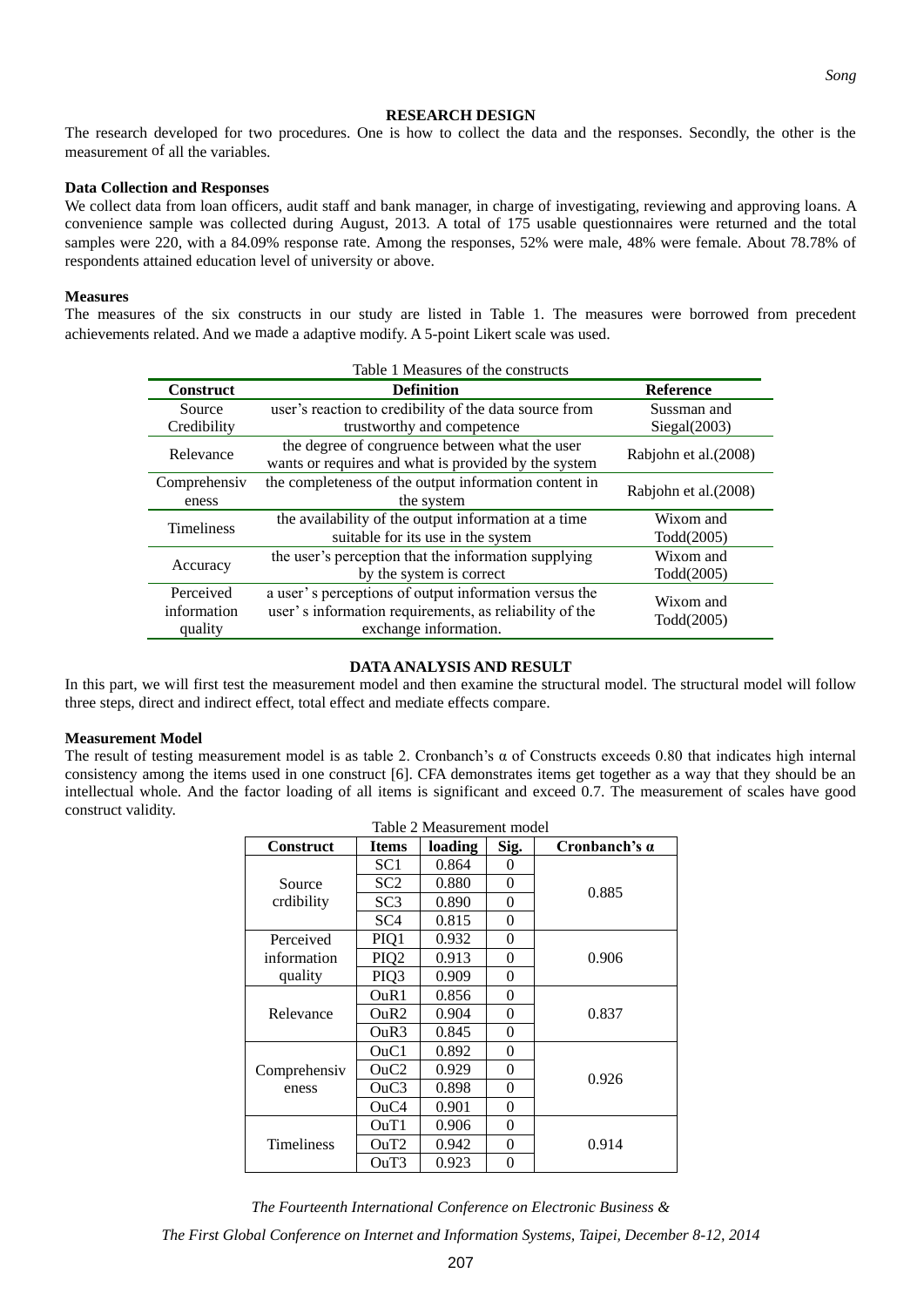|          | OuA1                          | 0.921 |       |
|----------|-------------------------------|-------|-------|
| Accuracy | O <sub>u</sub> A <sub>2</sub> | 0.944 | 0.928 |
|          | O <sub>u</sub> A <sub>3</sub> | 0.939 |       |

#### **Structural Model**

The path coefficients and t-value of structural model is estimated as Fig.5. By using PLS for assessing and comparing indirect effects in multiple mediator models, the significant of all paths were tested.



Fig. 5 Result of Structural Model

The result of general SEM analysis is, APC=0.358, P<0.001;ARS=0.384, P<0.001;AVIF=2.554 (< 5 Good). In conclusion, the fitness of the model is good.

And different summary of effects and the valid of model, such as direct effect, indirect total effect, are as table 3.

|                             | <b>Coefficient</b> | SE        | <b>P-value</b> |
|-----------------------------|--------------------|-----------|----------------|
| Direct effect of IV on DV   | ***<br>0.217       | 0.063     | P < 0.001      |
| Indirect effect of IV on DV | $0.439***$         | 0.059     | P < 0.001      |
| Total effect of IV on DV    | $0.655***$         | 0.055     | P < 0.001      |
| <b>Modal summary</b>        | $\mathbf{R}^2$     |           |                |
| DV model                    | 0.697              | P < 0.001 |                |

| Table 3 The Total Effect of Different Effects and Model |
|---------------------------------------------------------|
|---------------------------------------------------------|

After analysis, the results of the study can be summarized as following. Firstly of all, this research confirms the bridging effects of infomediaries during trust transfer and its transmitting mechanism. Secondly, the study demonstrates that the source credibility will directly and indirectly affect perception of sharing information quality, which transmits by characteristics of infomediaries. Thirdly, characteristics of system outputs have mediator effect by the declining order of relevance, comprehensive, accuracy, and timeliness.

#### **CONTRIBUTION AND LIMITATION**

The research found the process of trust transfer during inter-organizational information sharing by infomediaries. The study confirmed the important effects of infomediaries system on the recognition of information quality, not only system design but also the perception of system output.

First of all, under the inter-organizational information sharing environment through informediary, either directly or indirectly, evaluation of the information source will affect the evaluation of the quality of the shared information. Directly, characteristics of informediary mediated the relationship of information source and perceived information quality in credit decision-making. Therefore, trust building is the foundation of the trust transfer, credit construction and reputation mechanism is essential.

> *The Fourteenth International Conference on Electronic Business & The First Global Conference on Internet and Information Systems, Taipei, December 8-12, 2014*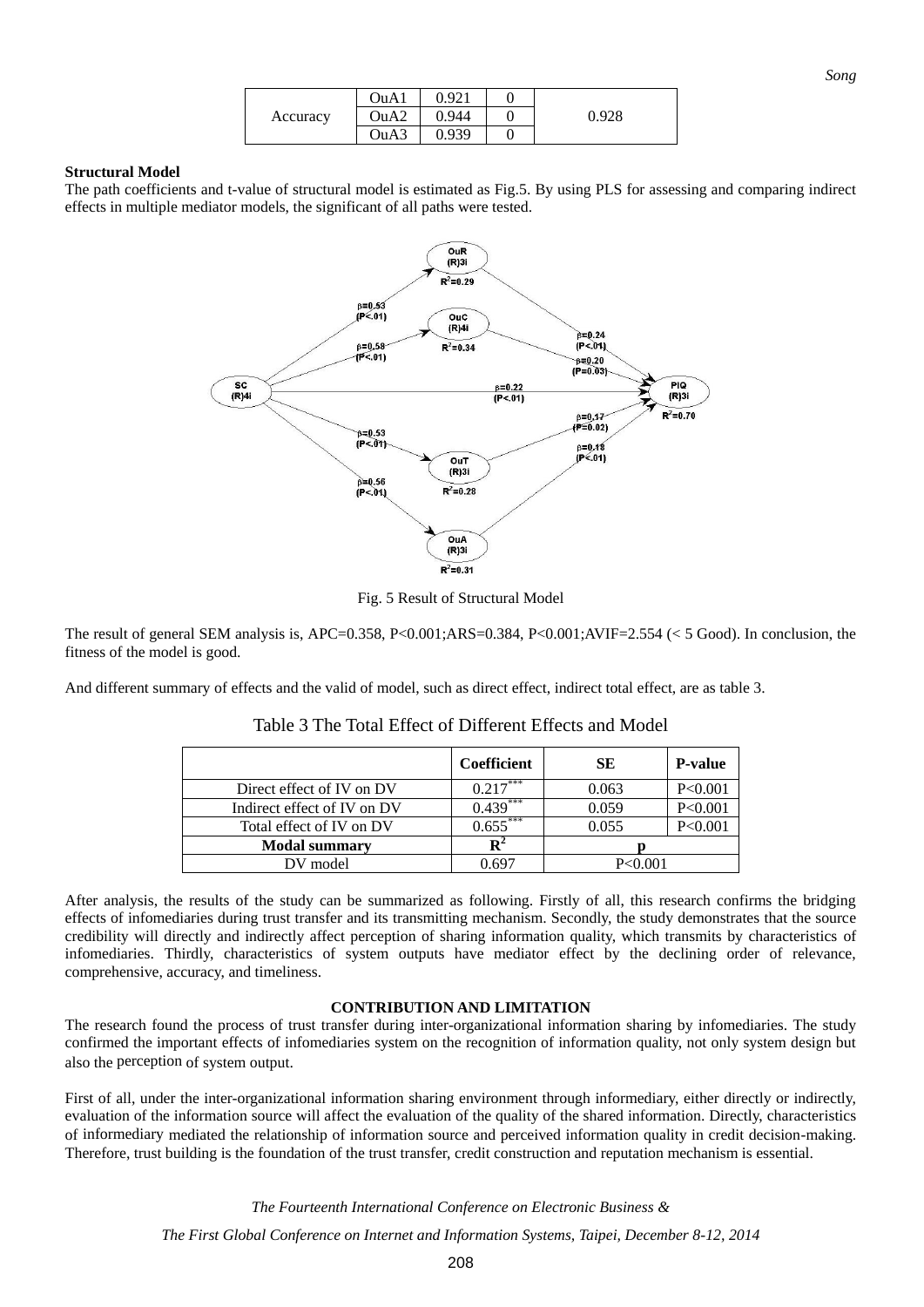Secondly, during G2B inter-organizational sharing, trust transfer between targets takes place from the offline information source to online credit information natual in infomediary. This is, the information receiver trust on the target for it belongs to the group which they trust. The trust of an information source ( government ) have effect on its subset of public information sharing in the informediary, be manifested as the characteristics of information in the informediary provided by the transfer. Meanwhile, trust transfer from a Context appears as online information natual in infomediary to offline information using in credit decision making. That is, the information receiver trust on the information because it is supplied by the credit reporting system. And they believes in its reputation and capability of information collection, screening, and processing. The information handling follow the context of credit reporting system becomes a key cues or signal for financial institutions. As a result, the informediary can bridge the trust formation and transmission of trust.

Some limitations should be noted. First of all, due to time limitation, the sample only collect for one time. A resampling would be helpful in finding the effects of these influence processes over time. Secondly, it can be widely tested in other context, such as the information quality of baidu.com. From the result of our research, we noticed four factors has signification effect on the perceived information quality. And it can be deeply explored the relative importance by comparing their effects in future research.

#### **ACKNOWLEDGEMENTS**

The author would like to thank the Prof. Zhang pengzhu of Shanghai Jiaotong university for their guide and insightful comments. Of course, the author takes sole responsibility for her views. The author also acknowledges with gratitude the generous support of the NNSF of China 71273159, 1<sup>st</sup> level fund of China post doctorate 2014M560149 and Natural science fund for colleges and universities in Jiangsu Province 13KJB120002.

#### **REFERENCES**

- [1] Brown M, Zehnder C. (2010) 'The emergence of information sharing in credit markets', *Journal of Financial Intermediation*, 19(2), pp. 255-278.
- [2] Chang L K, Sangjae L, and Hwang Y J. (2010) ['The impact of hyperlink affordance, psychological reactance, and](http://apps.webofknowledge.com/full_record.do?product=WOS&search_mode=GeneralSearch&qid=5&SID=4FYQzAk9inb4KXmdplG&page=1&doc=3)  [perceived business tie on trust transfer',](http://apps.webofknowledge.com/full_record.do?product=WOS&search_mode=GeneralSearch&qid=5&SID=4FYQzAk9inb4KXmdplG&page=1&doc=3) *Computers in human behavior*, 30, pp. 110-120.
- [3] Chung S H. (2013) ['The role of online informediaries for consumers A dual perspective about price comparison and](http://apps.webofknowledge.com/full_record.do?product=WOS&search_mode=GeneralSearch&qid=1&SID=4FYQzAk9inb4KXmdplG&page=1&doc=1)  [information mediation',](http://apps.webofknowledge.com/full_record.do?product=WOS&search_mode=GeneralSearch&qid=1&SID=4FYQzAk9inb4KXmdplG&page=1&doc=1) *Internet Research*, 23(3), pp. 338-354.
- [4] Clarkson G, Jacobsen T E, Batcheller A L. (2007) 'Information asymmetry and information sharing', *Government Information Quarterly*, 24(4), pp. 827-839.
- [5] Delone W H, McLean E R. (2003) 'The DeLone and McLean model of information systems success: A ten-year update', *Journal of Management Information Systems*, 19(4), pp. 9-30.
- [6] DeVellis R F. (1991) Scale development, Beverly Hills, CA: *Sage Publications*.
- [7] Jaffee D M, Russell T. (1967) 'Imperfect information, uncertainty, and credit rationing', *The Quarterly Journal of Economics*, 90(4), pp. 651.
- [8] Jappelli T, Pagano M. (2002) 'Information sharing, lending and defaults: Cross-country evidence', *Journal of Banking & Finance*, 26(10), pp. 2017-2045.
- [9] [Lorentziadis](http://www.sciencedirect.com/science/article/pii/S0377221714001866) P L. (2014) 'Pricing in a supply chain for auction bidding under information asymmetry', *[European Journal](http://www.sciencedirect.com/science/journal/03772217)  [of Operational Research](http://www.sciencedirect.com/science/journal/03772217)*, [237\(3\)](http://www.sciencedirect.com/science/journal/03772217/237/3), pp. 871–886.
- [10] McKnight D H, Cummings L L, Chervany N L. (1998) 'Initial trust formation in new organizational relationships', *The Academy of Management Review*, 23(3), pp. 473-490.
- [11] Miller J, Doyle B A. (1987) 'Measuring the effectiveness of computer-based information systems in the financial services sector', *Mis Quarterly*, 11(1), pp. 107-124.
- [12] Milliman R E, Fugate D L. (1988) 'Using trust-transference as a persuasion technique: an empirical field investigation', *Journal of Personal Selling and Sales Management*, 8(2), pp. 1-7.
- [13] Nicolaou A, Ibrahim I and Heck E. (2013) 'Information quality, trust, and risk perceptions in electronic data exchanges', *Decision Support Systems*, 54, pp. 986–996.
- [14] Nicolaou A I, McKnight D H. (2006) 'Perceived information quality in data exchanges: Effects on risk, trust, and intention to use', *Information Systems Research*, 17(4), pp. 332.
- [15] Ozalp O, Wei W. (2006) 'Strategic commitments for an optimal capacity decision under asymmetric forecast information', *Management Science*, 52(8), pp. 1238-1257.
- [16] Rabjohn N, Cheung C M K, Lee M K O. (2008) 'Examining the Perceived Credibility of Online Opinions: Information Adoption in the Online Environment', *IEEE Computer Society*.
- [17] Sechan O, Ozalp O. (2013) 'Mechanism Design for Capacity Planning Under Dynamic Evolutions of Asymmetric Demand Forecasts', *Management Science*, 59(4), pp. 987-1007.
- [18] Seco V, Lopes M P.Between (2014) 'Compassionateness and Assertiveness: A Trust Matrix for Leaders', *Journal of Industrial Engineering and Management*, 7(3), pp. 622-644.
- [19] Song J, Zahedi F M. (2007) 'Trust in health infomediaries', *Decision Support Systems,* 43(2), pp. 390-407.
- [20] Stewart K J. (2003) 'Trust transfer on the world wide web', *Organization Science*, pp. 5-17.

*The Fourteenth International Conference on Electronic Business &*